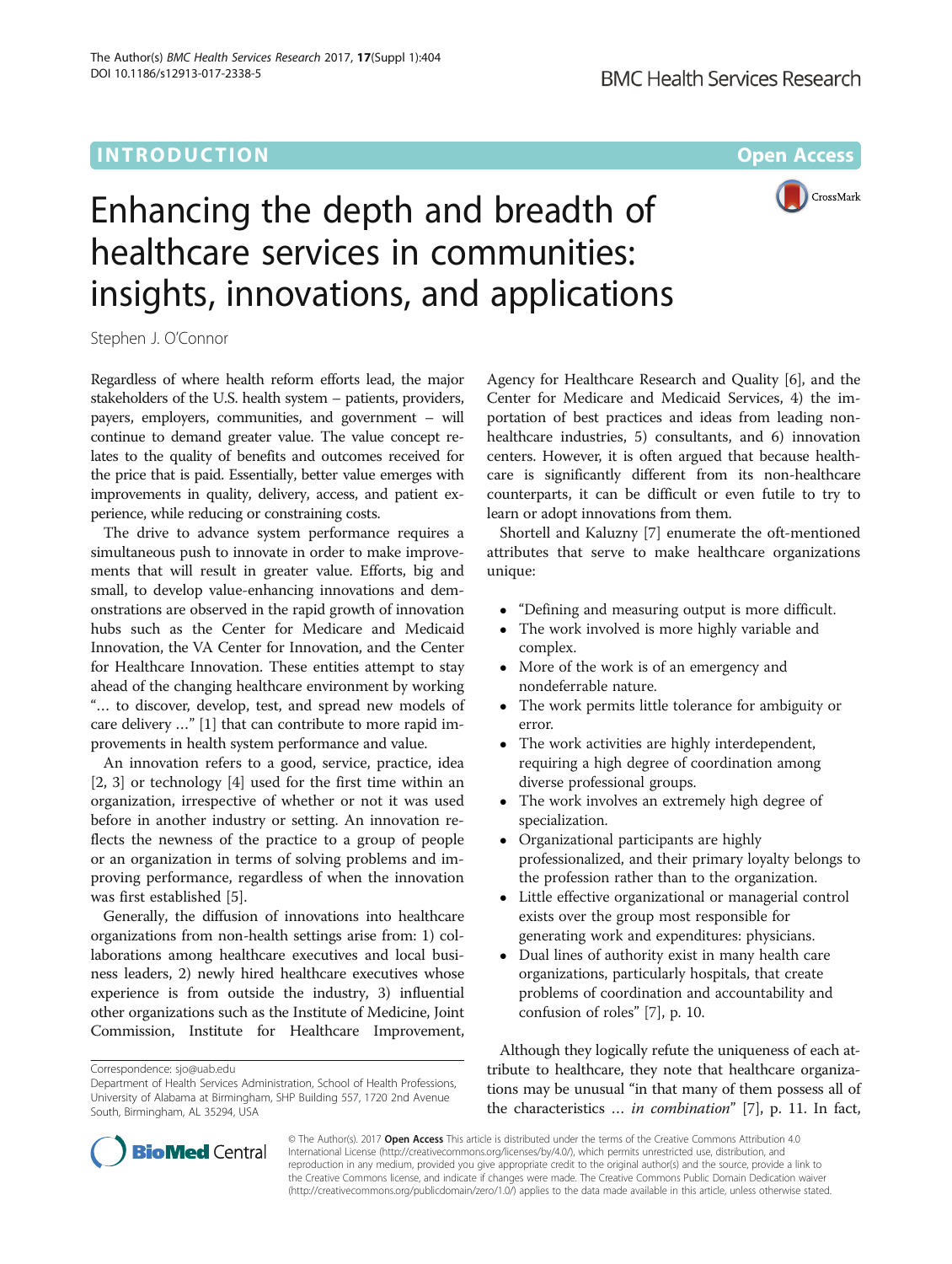Wiersinga and Levi suggest, it may "be that the complexity of hospital organizations in which patient care, and often research and education, are fully integrated is too immense or unique to merely duplicate ideas from other industries" [\[8\]](#page-2-0), p. 425. Nevertheless, the "uniqueness" argument can be detrimental when it encourages healthcare executives to view their work as being so much more difficult or different, that they cannot look to nonhealthcare settings for ideas to improve performance.

An openness to new ideas and ways of doing things is essential for applying effective solutions to the hard problems of healthcare today, this requires that healthcare leaders remove the "blinders" to get beyond the barriers of "uniqueness", broaden their thinking, engage in frank dialogue, and personally encourage a more expansive range of possibilities. This supplement of BMC Health Services Research, by authors James K. Elrod and John L. Fortenberry, Jr., concentrates on innovations that the Willis-Knighton Health System of Shreveport, Louisiana acquired and successfully implemented over time. Although some of these innovative practices are now more commonly observed in the healthcare industry, this was not the case at the time they were adopted and implemented. Indeed, these practices would likely not have been implemented were it not for a deliberate, proactive approach to environmental search and surveillance and an openness to new possibilities derived from beyond the confines of the organization and healthcare industry. The articles show how one health system has been able to get beyond the insular mindset of "uniqueness".

The first article, "Adaptive reuse in the healthcare industry: repurposing abandoned buildings to serve medical missions," describes how vacant and unused structures can find new life as healthcare facilities. The article details the process used by the Willis-Knighton Health System to identify, acquire, and renovate abandoned buildings for productive use as functioning structural components within the health system. The benefits of adaptive reuse for both the health system and the community it serves are also described. Although we are witnessing a trend toward greater use of telehealth and e-visits, healthcare is still overwhelmingly facility based – facilities that need to expand in order to support an organization's growth over time and to house new initiatives embodied in the strategic plan. Adaptive reuse is an approach to fulfilling facility needs that can pay dividends to the healthcare organization and provide a significant asset for stabilizing and revitalizing the community it serves.

The next article, "Centers of excellence in healthcare institutions: what they are and how to assemble them," provides an overview to the centers of excellence concept and how it was originally conceived as an innovation by the Willis-Knighton Health System many years ago, eventually leading to the development and operation of 11 centers of excellence today. The article provides ideas and guidance for developing centers of excellence.

Centers of excellence are related to the generic strategy of "focus" as presented by Michael Porter [\[9](#page-2-0)] and to the notions of service lines, matrix structures, and focused factories. Traditionally, hospitals were exclusively structured as functional designs – organized around the clinical areas and medical specialties (e.g., nursing, pharmacy, medical records, social work, etc.) and nonclinical functional areas (e.g., housekeeping, laundry, food services, engineering, purchasing, billing, etc.). In fact, Malcolm MacEachern's 1957 book Hospital Organization and Management [\[10\]](#page-2-0) - required reading for hospital administration students of the time – describes only functional designs as appropriate for hospital structures. It makes no mention of designs organized around patients (e.g., woman, children) or their conditions (e.g., cancer, orthopedics, stroke, heart, etc.). The closest MacEachern came to describing a center of excellence or focused service line is in his chapter on specialty institutions where he discussed hospitals for nervous and mental diseases, tuberculosis hospitals, and hospitals for communicable diseases. Thus, because functional designs have been traditionally reinforced in healthcare, the introduction of a centers of excellence innovation was often resisted by clinicians who argued that since excellence was needed to support excellence – what was the point in developing a center of excellence? Although functional designs can be appropriately observed within healthcare organizations today – they are not without limitations. Chief among these is difficulty in effectively coordinating across functions and maintaining a holistic, patient-centered approach.

Regina Herzlinger of Harvard University has written extensively on the focused factory theme in healthcare organizations [\[11](#page-2-0)]. This approach is one where "clinical outcomes and patient needs can be improved and money saved, by grouping patients together with similar needs" [[12](#page-2-0)]. Nonetheless, "… there is an absence of detailed case studies that show how the focus concept has been operationalized in hospital settings" [\[12\]](#page-2-0). Elrod and Fortenberry clearly address this shortcoming through their center of excellence article.

The third article, "The hub-and-spoke organization design: an avenue for serving patients well" describes another type of design configuration employed within the Willis-Knighton Health System. It provides an overview to the hub-and-spoke structure, how this particular innovation originated within the system, the benefits and risks associated with this type of configuration, and things to consider when planning implementation of such a structure within a healthcare setting.

The final article in the supplement, "Peering beyond the walls of healthcare institutions: a catalyst for innovation,"